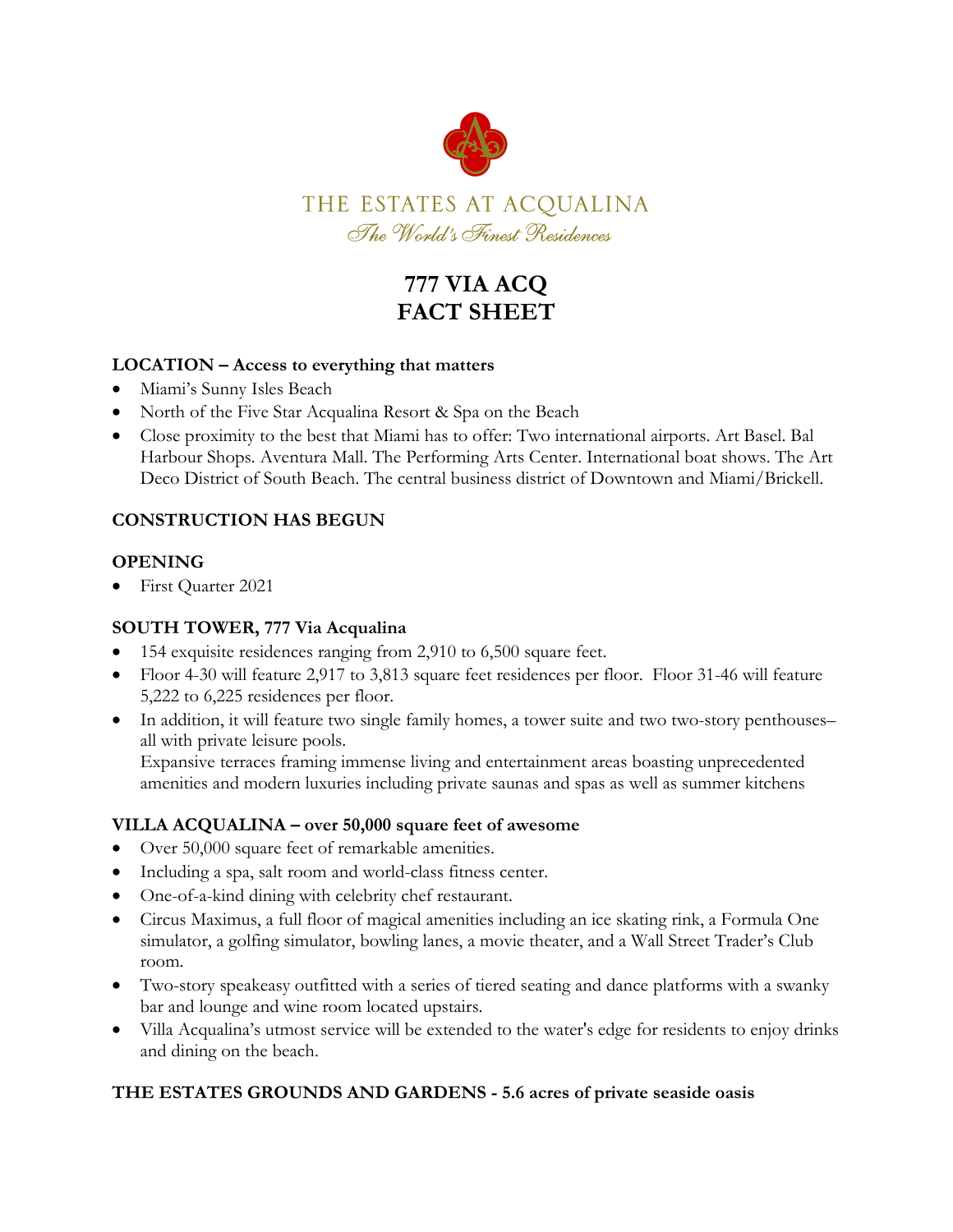- The Estates' "backyard" is a lushly landscaped arena for celebrating the sporting life or observing it from the meticulously manicured sidelines.
- Beautifully curated gardens featuring multiple infinity pools, a FlowRider<sup>®</sup> for surfers, a basketball court, a romantic beachfront restaurant and bar, and 502 feet of Atlantic oceanfront on a 5.6 acre site with all the benefits of Acqualina's five-star lifestyle.

# **INTERIOR DESIGN – Attention to detail at every level**

- Each residence will be delivered in furniture ready condition.
- Each owner will be given the opportunity to work with a renowned Interior Design firm to select from tastefully composed palettes offering an uncompromising attention to detail and style.

# **THE LOBBIES: Design by Karl Lagerfeld**

- Karl Lagerfeld's design and style will further enhance **t**he grandeur of two of the most important spaces at The Estates – The Residential Towers.
- The Estates mark the first interior design project in the United States for the designer and will reflect his iconic style and eye for detail, with custom features, finishes and furnishings conceived and designed by Mr. Lagerfeld himself.
- The designs of both lobbies will be inspired by the aesthetic of each space and the building as well as by the destination of Florida.

# **SISTER DEVELOPMENTS – Acqualina Resort & Spa on the Beach and The Mansions at Acqualina**

- The legendary service by Acqualina Resort and Spa, a Forbes Five Star and AAA Five Diamond Hotel, only one of 97 hotels worldwide which have been honored with both distinctions, ensures that The Estates at Acqualina delivers ultimate perfection and a unique experience on every level.
- Acqualina Resort & Spa is a member of The Leading Hotels of the World and was named by readers of Andrew Harper's Reader's as best Family Resort in the world.
- Also, rated by Trip Advisor as # 1 Beachfront Hotel in the Continental US.

#### **DEVELOPER – An unwavering commitment to customer service**

- GSF Acquisition, LLC, an affiliate of Eddie, Jules & Stephanie Trump, is the developer and owner of The Estates at Acqualina (no relation to the US president).
- They have developed several successful top-end real estate properties, starting in 1985 with the creation of WILLIAMS Island in the exclusive Aventura, Florida.
- Their development portfolio includes the Acqualina Resort & Spa in Sunny Isles Beach, The Mansions at Acqualina, and Luxuria Residences, a Luxury condominium situated on the ocean in Boca Raton, both in Florida as well as extensive land holdings and developments in California.
- The Trump Groups' vision of The Estates at Acqualina was to create a unique lifestyle that will set it apart from the rest of the world.

ORAL REPRESENTATIONS CANNOT BE RELIED UPON AS CORRECTLY STATING REPRESENTATIONS OF THE DEVELOPER. FOR CORRECT REPRESENTATIONS, MAKE REFERENCE TO THE DOCUMENTS REQUIRED BY SECTION 718.503, FLORIDA STATUTES, TO BE FURNISHED BY A DEVELOPER TO A BUYER OR LESSEE. All artist's or architectural renderings, sketches, graphic materials and photos depicted or otherwise described herein are proposed and conceptual only, and are based upon preliminary development plans, which are subject to change. This is not an offering in any state in which registration is